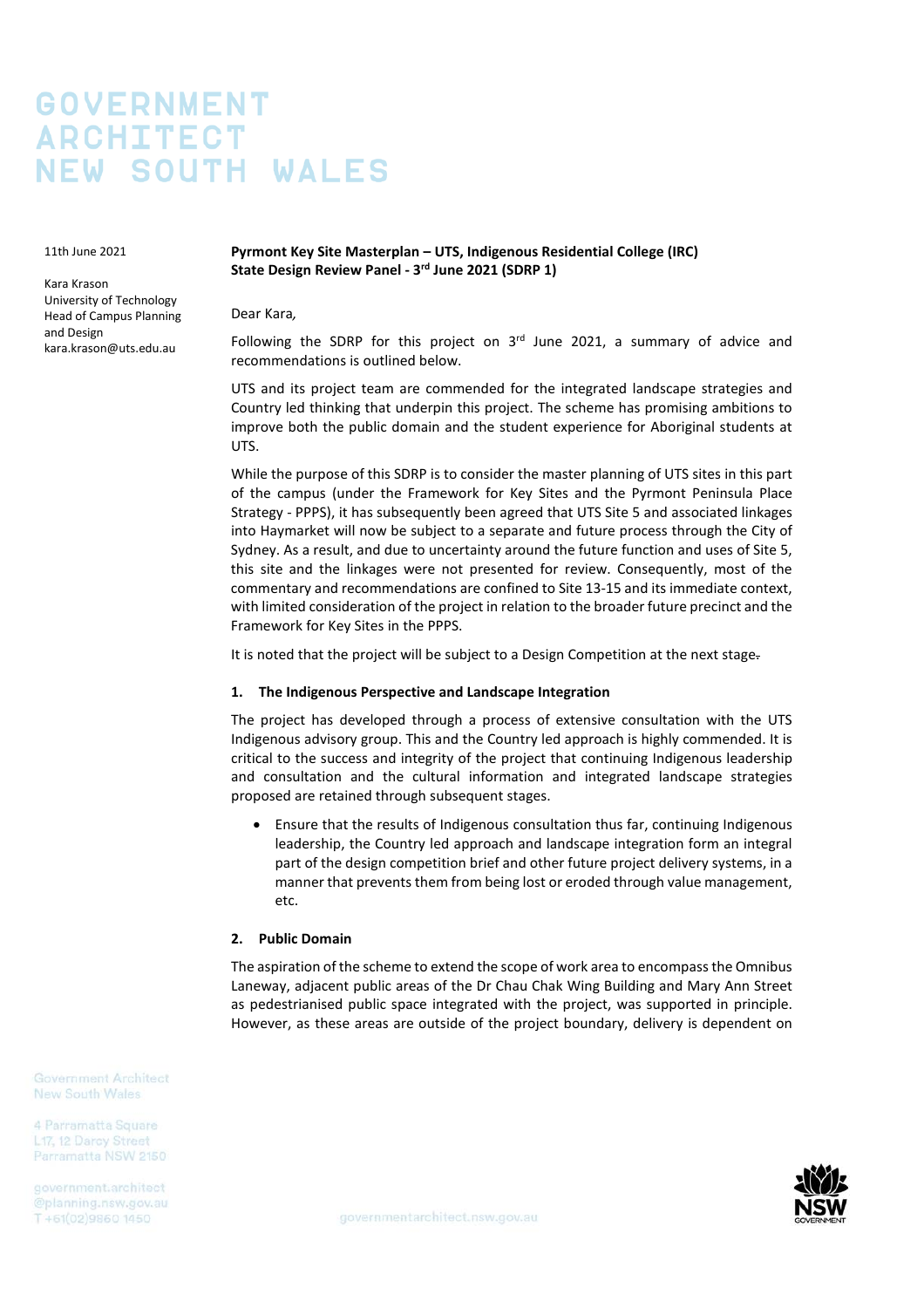consultation with the City of Sydney and other landowners and should include consideration of matters such as impacts of flooding, which is understood to be a major issue in this location. Concerns were raised around the success of the project relying on the delivery of this public domain, and the implications for the IRC if it were delivered late or not at all. In addition, more detail is required to understand the precinct heart and whether it will be an activated, successful public space.

- Liaise with relevant authorities regarding the potential to include the Omnibus Lane, Dr Chau Chak Wing Building and Mary Ann Street public domain area, (as shown on the IRC Public Space Ground Floor Diagram in yellow), into the project.
- Review the proposal to ensure it will be successful without reliance on the extended public domain and strategise for multiple outcomes – delivered at the same time, at a later stage, or not at all.
- Provide connectivity, circulation diagrams and cross sections to test the precinct heart and demonstrate the various pedestrian entry points and movements across the ground plane.
- Provide solar access analysis and drawings to demonstrate the precinct heart will deliver high quality amenity.

#### **3. The Broader Precinct**

The proposal has the potential to serve as a pilot project for the broader UTS precinct (Site 5 etc), specifically the Country-led thinking and sustainability approach.

The discussion around public domain and connectivity revealed the presence of a secondary pedestrian circulation layer, often through buildings, across the UTS campus and Ultimo/Pyrmont that the project can weave into.

- Illustrate how the Public Domain (pedestrianised public space) plugs into this secondary layer to promote enhanced connectivity.
- Diagram how the Country led thinking and landscape integration can lead by example and relate with the greater precinct.
- Investigate resolving the project's sustainability targets at a Precinct and Peninsula scale and provide diagrams to illustrate the relationships between the multiple buildings within the precinct. The City of Sydney Net Zero Plan should be used as a starting point.

#### **4. Built Form and Context**

It is unclear which aspects of the design presented will be locked into the brief, and what will be negotiable during the design competition phase. Further information is needed to

Government Architect **New South Wales** 

4 Parramatta Square L17, 12 Darcy Street Parramatta NSW 2150

government.architect T+61(02)9860 1450

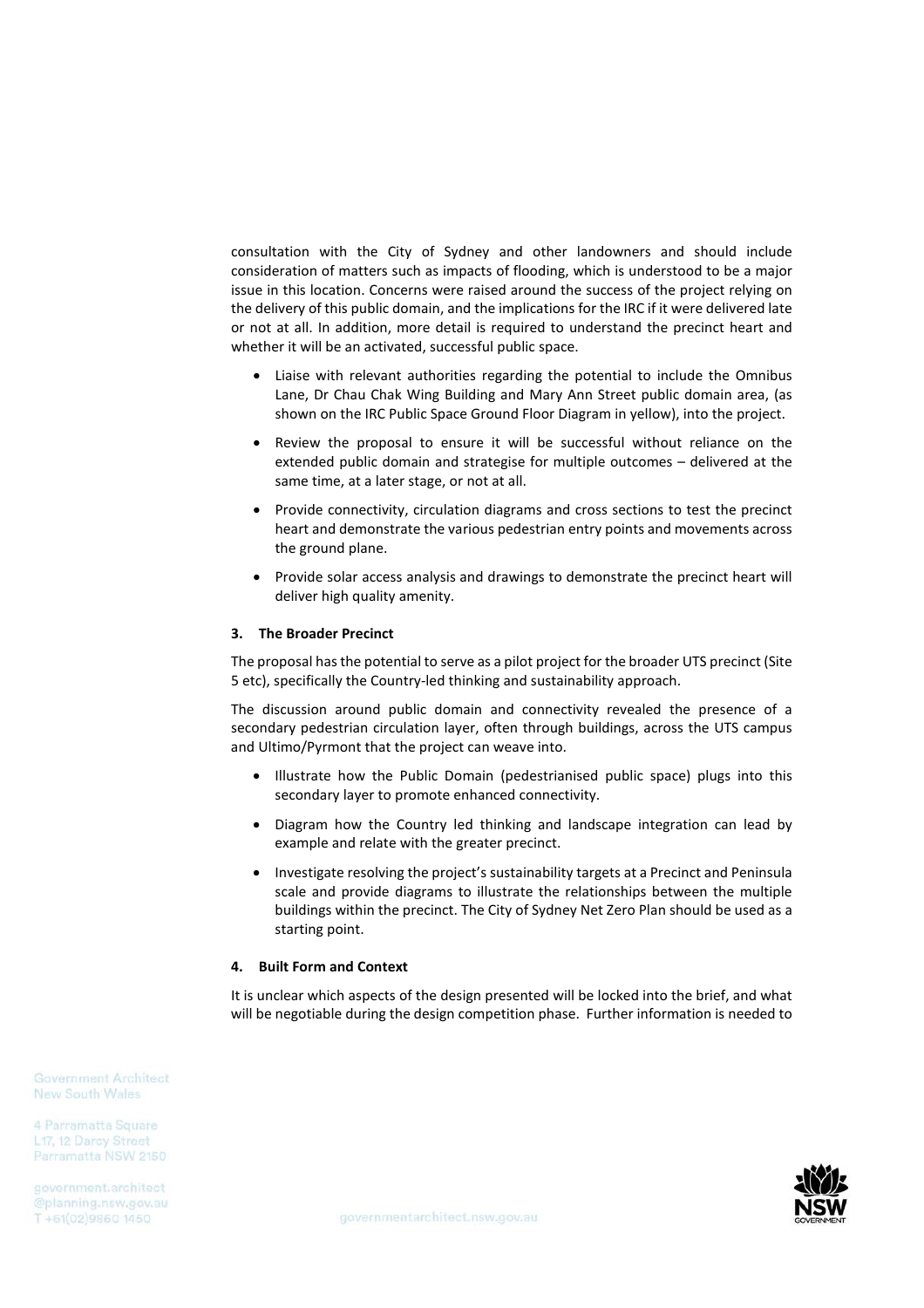understand the level of flexibility the competition design teams will have to reshape the envelope and façade articulation, and whether this will impact the internal spatial requirements and extent of planting.

- Provide more clarity on the competition design brief intent and planning controls including what is fixed, and what is negotiable.
- Further clarity is required on Gross Building Area and Gross Floor Area, and their impact on the spatial requirements and façade articulation.
- Ensure there is a generous envelope with opportunity for a range of design strategies to be explored in the design competition process.
- Undertake and demonstrate a detailed investigation and analysis into the interface with neighbouring buildings, in particular the overshadowing and privacy impacts on the residential apartments to the south.
- Explore changes to the building mass and precinct heart to provide a greater buffer to the south, in conjunction with investigations noted above in relation to amenity and solar access to 'the heart'.
- Demonstrate that the elevated gardens within the building will receive adequate natural lighting to thrive.
- Illustrate how the built form responds to the context and is sensitive to the conservation area / heritage buildings to the south and low-rise streetscape.
- Provide a more detailed briefing on the Conservation Management Plan and how the project is responding to the Heritage considerations and recommendations, including other options for the arrangement of mass (such as above the existing heritage building on the site).

#### **5. Internal Planning and Competition Design Brief**

It was noted that there are very generous provisions for internal circulation and unit layouts are not yet resolved. In addition, and as noted above, it was uncertain whether the proposed elevated gardens would receive adequate solar access to be successful. As both of these functions occupy a considerable proportion of building envelope and GFA, alternative, more efficient planning strategies should be explored and presented.

• Clarify specific design conditions for the IRC to meet student requirements identified through consultation, including room sizes, layouts and depths, access to shared facilities, landscape, soil depths, natural light and quality of the internal spaces.

The issues and recommendations outlined above should be addressed and presented at the next Design Review session.

**Government Architect New South Wales** 

4 Parramatta Square L17, 12 Darcy Street Parramatta NSW 2150

government.architect T+61(02)9860 1450